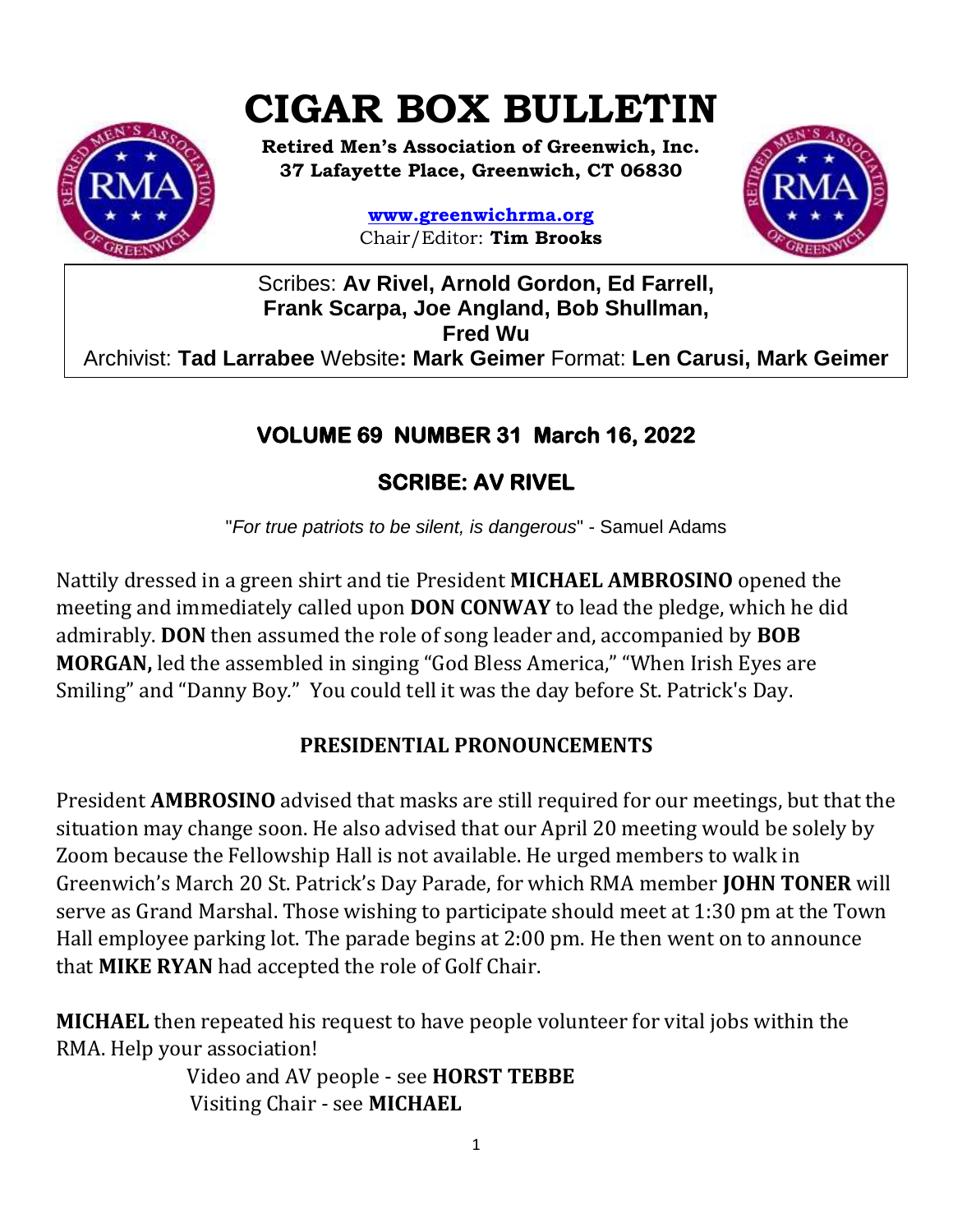#### Scribes - see **TIM BROOKS**

As de-facto visiting chair, the president announced that there are two members suffering medical conditions, but they have chosen to keep it private.

On behalf of the Nominating Committee, **RUSS HARDEN** notes that "Attached is the Nominating Council 2022 new slate for RMA Board of Directors. We will vote on its acceptance at our March 30 RMA Members Meeting. If you prefer to vote via email, address your vote to Jeff Junker, junker@optonline.net."

### [For Nominating Council candidate list, CLICK HERE](https://mcusercontent.com/053716f9c54f7992fd5ff0675/files/2f0fe47b-a0e6-cff4-16b5-6d62827f9b95/NOMINATING_COUNCIL_0501_2022.pdf)

**Corresponding Secretary: TOM HEALY,** after admitting that NO ONE could possibly replace **ARNOLD GORDON**, pinch hit for him as corresponding secretary. **TOM** informed us that those who were of a mind to, could acquire additional COVID-19 tests from [usps.com.](https://www.usps.com/) He then proceeded to read a couple of Irish one-liners supplied by **ARNOLD.** The real humor started as **AV RIVEL** spun a couple of knee slappers appropriate to the morrow's holiday.

**Membership: PETER STERN** reported that 58 members and one guest were present, with eight members participating on Zoom. The guest, David Michonski, was the guest of **BOB MEANEY** and **HORST TEBBE**. Zoom participants included the irreplaceable **ARNOLD GORDON.**

**PETER** reported the following birthdays: **LEE LUNDY** and **MICHAEL ROSS**, both 79 this week. The duo was duly serenaded with the traditional "Happy Birthday." **PETER** welcome backed returnees, all from various parts of the Sunshine State: **TONY FITZPATRICK, SAM MARASSO, PETER TUNLEY** and **AV RIVEL.** Welcome back to the frozen zone, fellas. **PETER** reminded members that they should vaccinate, boost, and wear masks, and carry proof of their vaccinations.

**Volunteer Hours: BOB FRISHMAN** reported that we had 63 outside volunteer hours signed in by nine members and 19 RMA hours for the week by three men. Highest report of the week was by **MAURICE KROHN** with 11 hours.

**Speakers: HOLLISTER STURGES** did the honors for this week's as well as next week's speaker. This week is State Senator Ryan Fazio (R) 36th District, Greenwich and parts of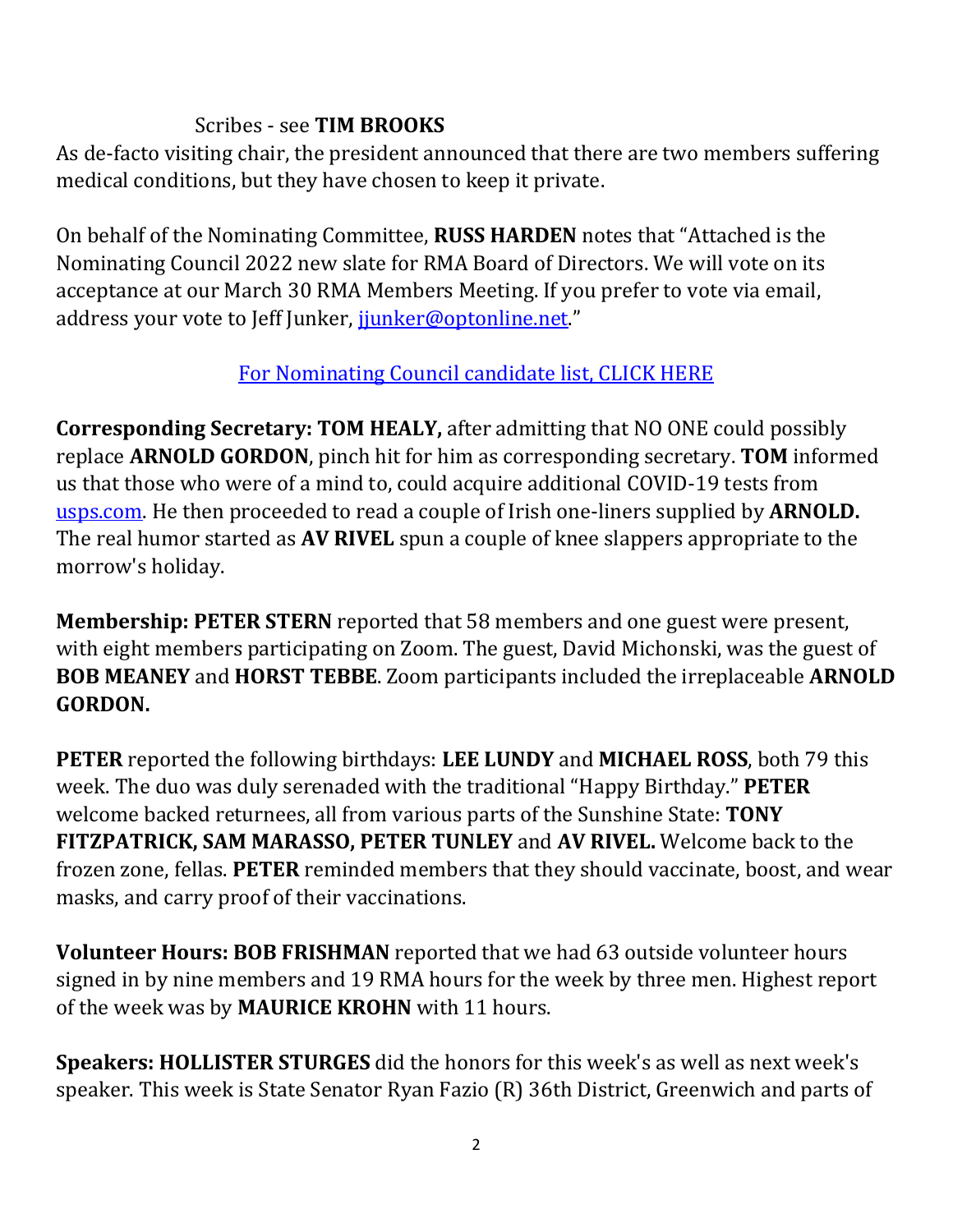Stamford and New Canaan, on "Creating a Brighter Future for Connecticut*.*" Next week Robert Henrey returns to the RMA to speak on "China 1981." Henrey, an experienced China hand, has written a book by the same title based on insights gathered while working and living in China and the Far East.

## **THE SPORTS PAGE**

**Pickleball: PAT MACCARTHY** reported that ten members had participated this week, and he urged others who wished to participate to contact him.

**Walkers and Talkers: TAD LARRABEE** reported that last Thursday, four walkers took a nice long hike in the Rye, NY area, starting in Crawford Park. Near the end of our walk, we wandered into Port Chester to visit Neri's Bakery where we each bought some delicious baked goods as a reward. We may have been a smaller group than usual, but we had good conversation and reasonable weather.

**Golf: MIKE RYAN** teed up to report that he had a good meeting with the powers-that-be at the Griff and he is looking forward to better, more positive relations this season. The first outing will be on April 5. Sign-up sheets for April 5 and 12 are on the bulletin board. In April RMA will lead the women on the course. Tee-off will be 8:30. Fees will be \$20 and **MIKE** will be collecting them at meetings. He will also be signing up captains.

**Tennis: ANDY HOLMES** reported that we are already getting organized for the next indoor tennis season, which will run from September 2022 to May 2023. We will play on Fridays from 1:30 to 3:00 pm at the Old Greenwich Tennis Academy. **ANDY** has already emailed those playing this year, soliciting their interest in and deposits for the coming season. Any others who would like to participate should contact him at [andyholmes56@gmail.com](mailto:andyholmes56@gmail.com). As for last Friday's winners:

Court 1, Round 1, **RANDY MOTLAND** and **PETER ORBANOWSKI** Final, **JOE MANCINELLI** and **PETER ORBANOWSKI** Court 2, Round 1, **DON BREISMEISTER** and **JOE MANCINELLI** Final, **BOB GRAYSON** and **BILL FAKUNDINY**

**Hearts: TOM HEALY** shuffled the results. Winners were **TOM HEALY** (2), **GRAN PERKINS** (2), **JOHN KNIGHT** (1), **JOHN STANKUNAS** (1)**.** Moon Shooters were **TOM HEALY** (2), **JOHN STANKUNAS** (2), **JOHN KNIGHT** (1), **GRAN PERKINS** (1)**.**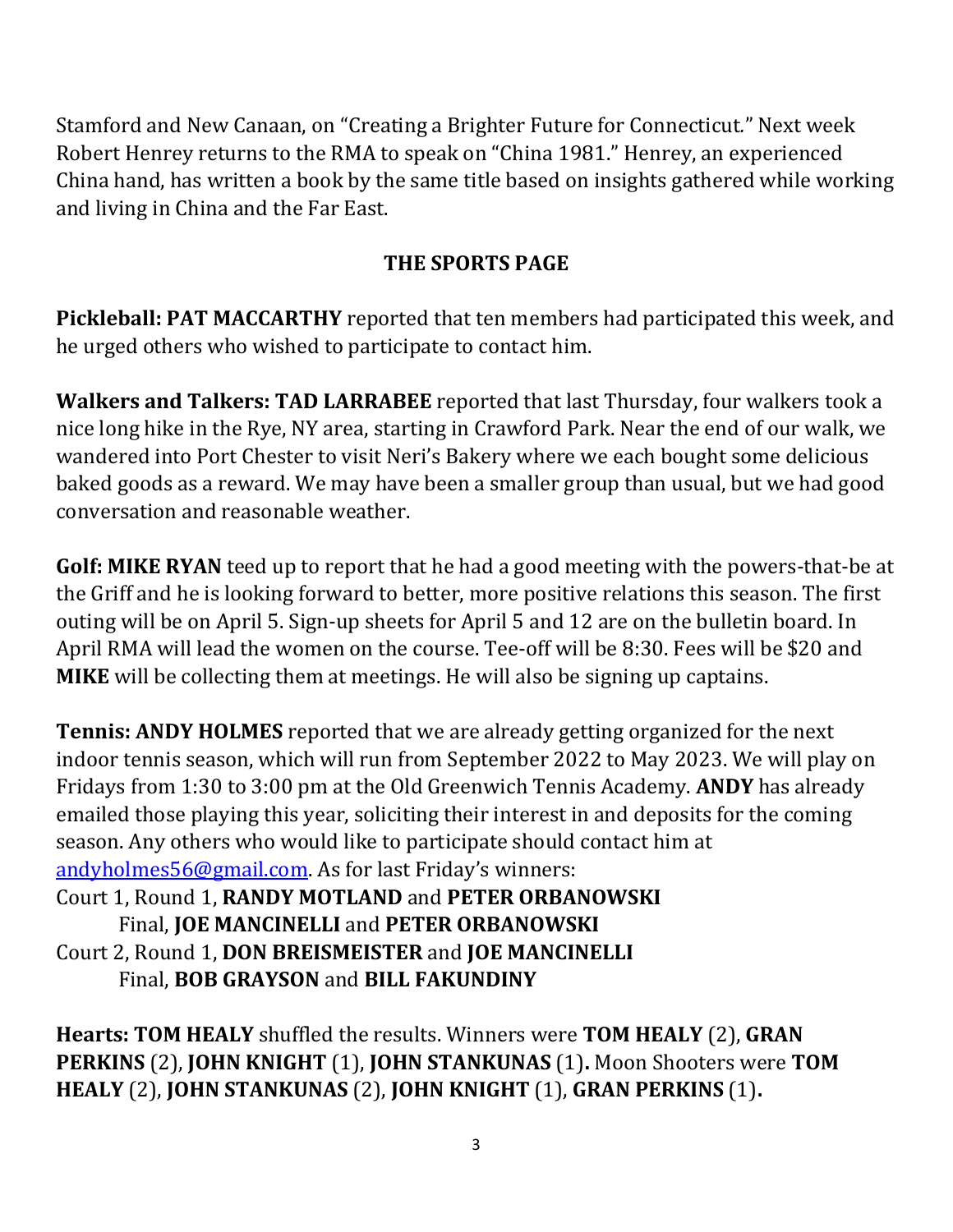**Tai Chi: WILL MORRISON** did not get a chance to report at the meeting, but he sends this report. "This fast-paced activity continues to astound players with its surprising demands of skill and wit. Join your RMA colleagues 9:30 am indoors at the FCC-Old Greenwich. Email **WILL** to register at [wdmorrison@gmail.com.](mailto:wdmorrison@gmail.com) Also, safeguard against falls, with this just in from the Harvard Medical School: 'Find physical activities, such as tai chi or yoga, that can improve your balance, coordination, and muscle strength'."

**Bridge:** No report

**Paddle tennis:** No report

## **SPECIAL END-OF-THE-MEETING REPORT**

Fittingly**, PAT MACCARTHY** gave an interesting and informative report on Ireland's Patron Saint, the man we celebrate every March 17. Surprisingly, St Patrick is not a son of the *ould sod* but was born in Britain. At age seven he was kidnapped and pressed into servitude as a shepherd in Ireland. After his escape he returned to Britain and studied for the priesthood. He was ordained at age 30. He then returned to Ireland and converted the Irish to Catholicism. Ireland went from 95% Pagan to 95% Catholic in the 30 years of St Patrick's service to the Church. This was at a time that most of Europe was mostly Pagan (5th Century CE).



#### **TODAY'S SPEAKER**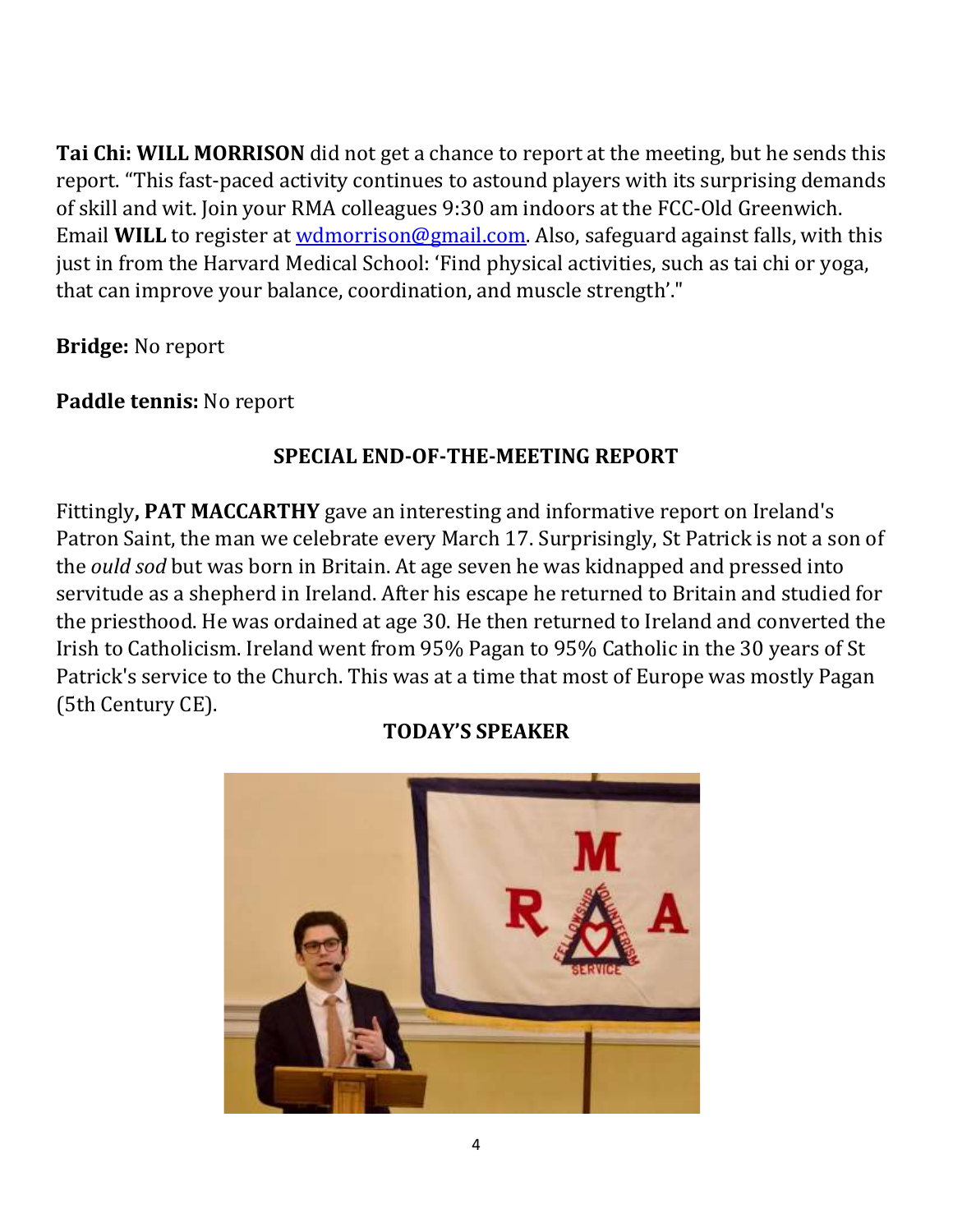Sen. Ryan Fazio Addresses the RMA. Photo by Andy Holmes

**HOLLISTER STURGES** introduced State Senator Ryan Fazio. A Republican, Ryan was elected to the Connecticut State Senate in a special election in August 2021, following the resignation of Democratic member Alexandra Kasser. He represents the 36th District which covers Greenwich and parts of Stamford and New Canaan.

Fazio set out to discuss the challenges currently facing Connecticut, its state government, and the reforms needed to protect our community and make our state thrive for the future. He spoke on the state government's precarious fiscal situation, stagnant economy, high cost of living and tax burden. He also addressed ways to improve public education and reform the state's 8-30g housing law.

Fazio peppered his talk with statistics comparing Connecticut to other states and the past and future. Some of the challenges include Connecticut having the second highest sovereign debt among U.S. States, the second highest tax burden, and the highest energy and electricity cost nationwide. There are fewer jobs in Connecticut today than there were in 1997.

He stated that our public schools rank only #10 out of 50 states. Then he cited two schools of excellence, Stamford Charter School and our own Eastern Middle School to show that better public education is possible.

He was particularly harsh on recent police reforms which he claimed prevent police from enforcing gun control laws or taking steps to prevent frequent young offenders from reoffending.

Fazio also cited the difficulties that small businesses face in succeeding in Connecticut. High taxes, multiple, onerous and confusing state regulations which instead of helping small business, favor special interests. He felt that the state was discouraging, rather than encouraging small business.

During the Q & A Fazio answered a question on "What to do about I 95" with the comment that "the amount of waste in infrastructure is mind-boggling".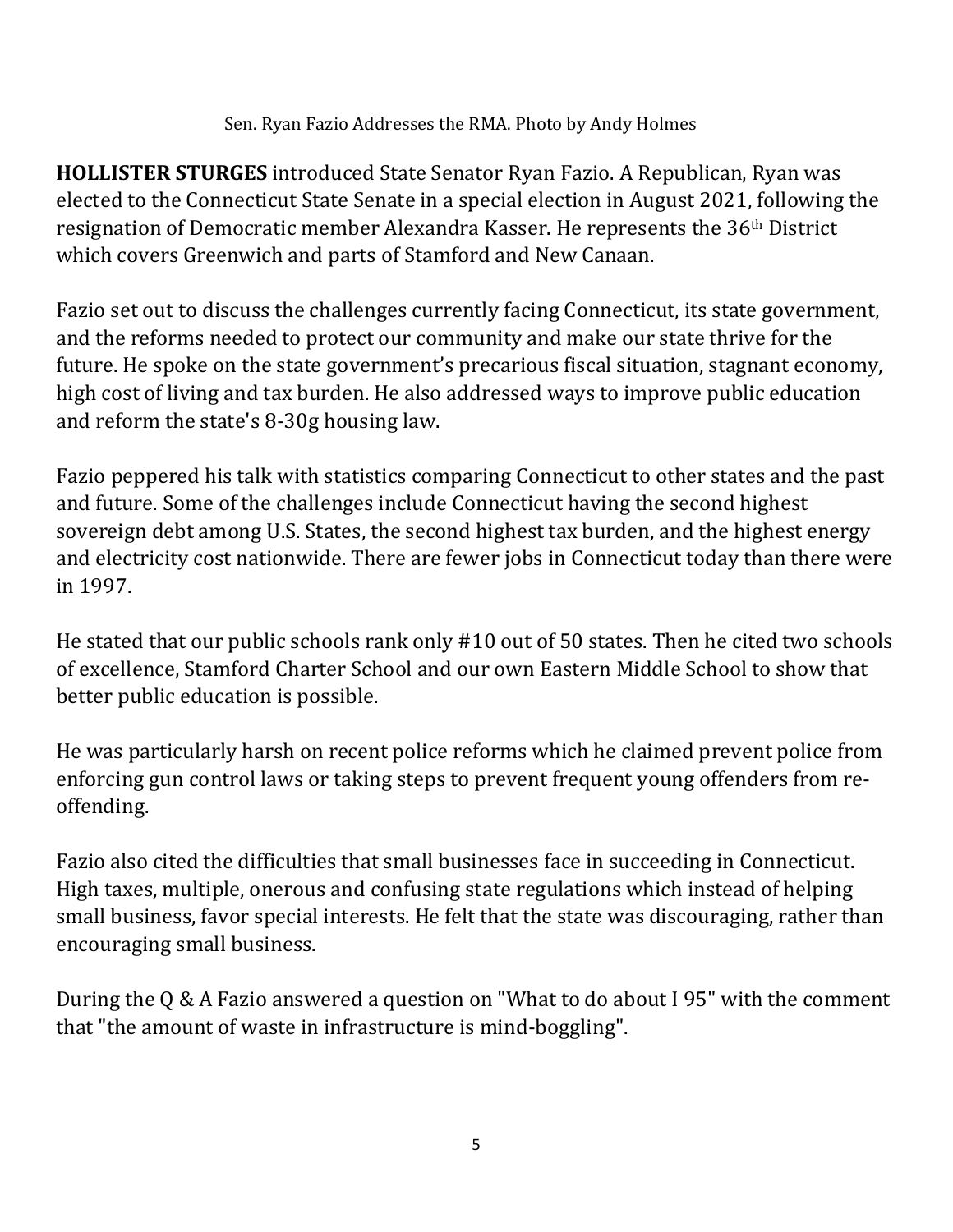He is a strong advocate of local control, citing the added expense to having the "state do it" and local authorities being closer the situation and being smarter than the State on issues. Although he didn't say so outright, this writer felt that Fazio's solution to the problems in Connecticut governance was to elect more people with an "R" after their name to the state legislature and executive.

#### **SPECIAL FEATURE**

Past President **PETE UHRY** has asked that we include a few "historical" RMA pictures, with a question of the week. Last week, the question was when and where was this committee meeting, and what was the committee? Believe it or not, it was the RMA Scribes meeting at the Riverside Yacht Club in 2011. (*Ed note:* I'm jealous! If we had this many Scribes today, we'd have a banquet too!)



Finally, PETE offers the following. "RMAers were certainly willing to part with their money in exchange for raffle tickets and the 50-50 drawing in this picture taken in September of what year?"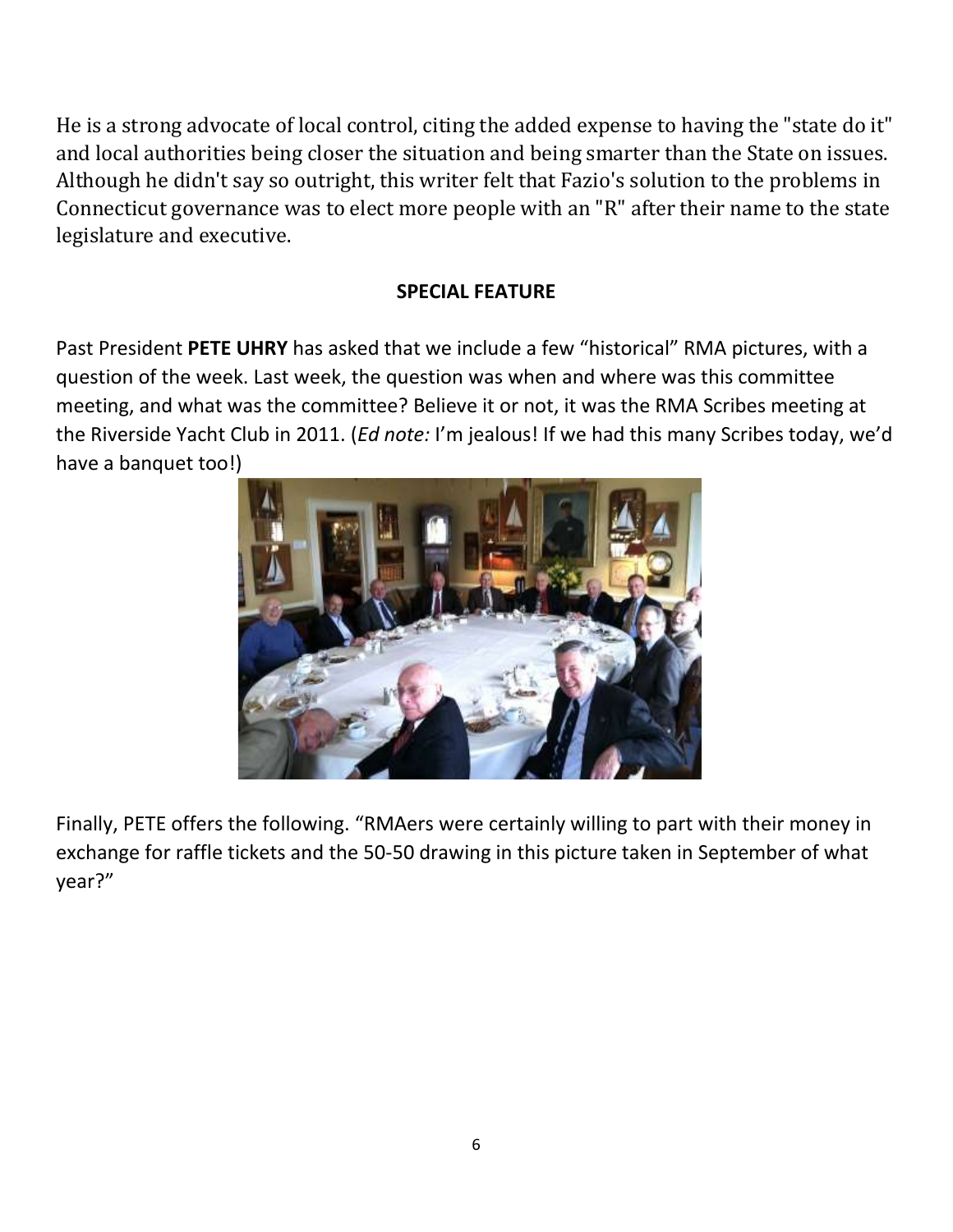

Do you have any pictures of past RMA activities?

#### **IMPORTANT REMINDERS**

**TO CBB CONTRIBUTORS:** Scribe for the next meeting, on March 23, will be **→ED FARRELL←**. Please send a copy of any remarks you want included in the CBB to [ejf1038r@gmail.com.](mailto:ejf1038r@gmail.com)

**ALL MEMBERS**: Do not forget to report all your inside and outside volunteer hours to **JOHN FEBLES** at [jfebles13@gmail.com.](mailto:jfebles13@gmail.com)

**ALL MEMBERS**: The CBB Team works every week to write and publish an informative and concise bulletin for our members' enjoyment. We welcome new members to join the CBB Scribe Tribe. Please contact **TIM BROOKS** at [tbroo@aol.com](mailto:tbroo@aol.com) if you are interested.

**ALL MEMBERS** are reminded that in addition to streaming on the Internet, RMA speakers are normally shown on the local public access TV channels, Verizon FIOS channel 24 and Optimum (Cablevision) channel 79.

Retired Men's Association of Greenwich, Inc. · 37 Lafayette Place · Greenwich, CT 06830 · USA. Visit our website at **[https://greenwichrma.org.](https://greenwichrma.org/)**